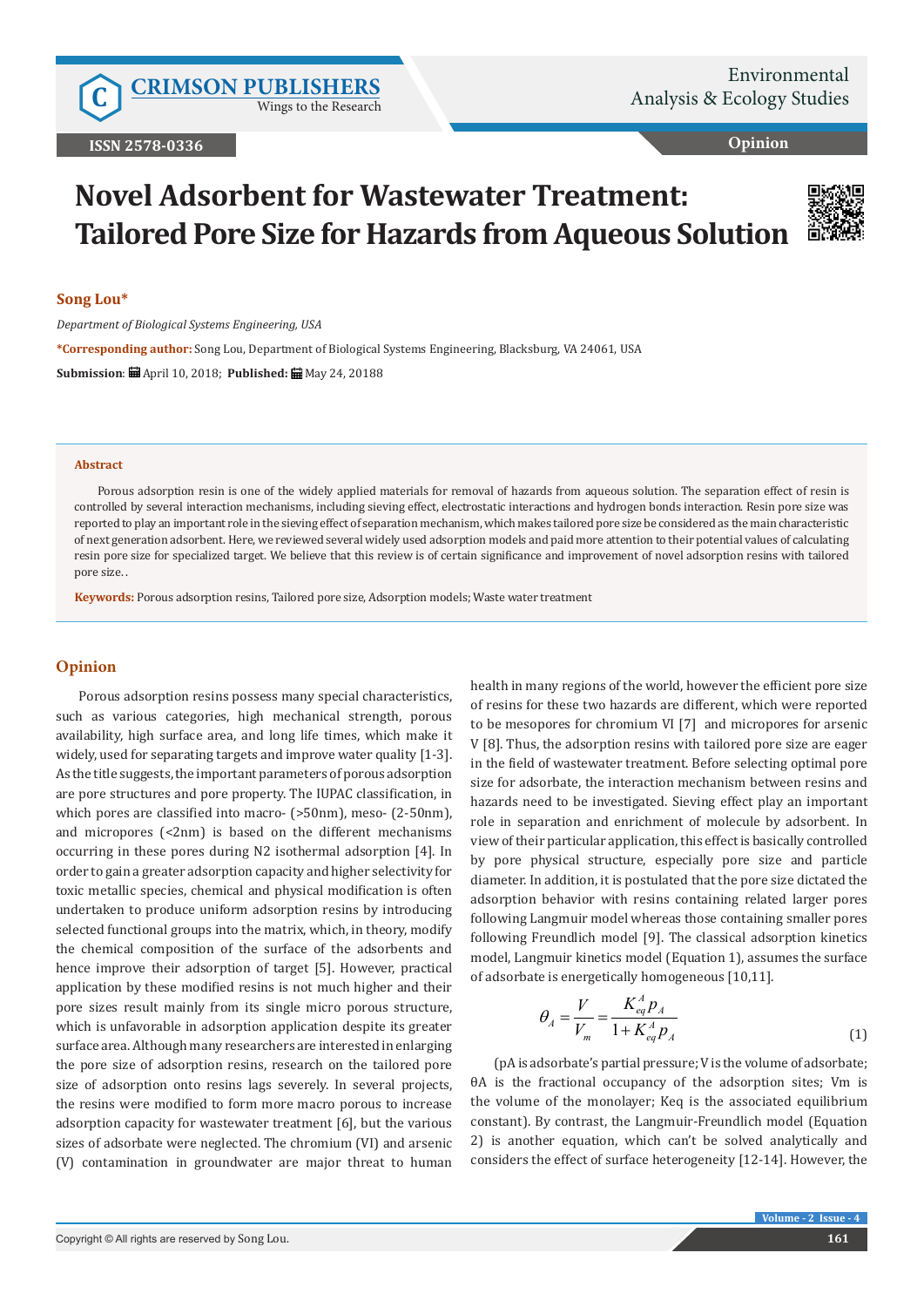rate constant of this model can be obtained by an approximation method.

$$
\theta_A = \alpha_F p^{C_F} \tag{2}
$$

(θA is the fractional occupancy of the adsorption sites; αF and CF are fitting parameters). These two adsorption behavior models usually lead different adsorption kinetics properties since the larger pore result in a faster adsorption equilibrium, correspondingly. Besides the primary mechanism of sieving effect, the separation and enrichment of adsorbate also rely on physical force, such as hydrogen bonds and electrostatic interactions. However, the interaction between resins and targets is mostly driven by different interaction with the order of sieving effect >> electrostatic interactions > hydrogen bonds. Moreover, the interaction of physical force is controlled by resins matrix and adsorbate structure, and tailoring resin pore size according to adsorbate do not affect the adsorption mechanism of physical force. Thus, the next generation of adsorbent for wastewater treatment is the tailored pore size for hazards from aqueous solution.

The model of calculating required pore size appears to be more important for the novel strategy of tailored resins. There is less attention on the potential practice-guiding impact of related model. Corroll and Berens suggested a three-parameter, two-compartment model (Equation 3) accounting for the influence of sphere diameter [15]. This monophasic model always gives a good fit of data in each case, however the adsorption is not considered as rapid, slow and even slower procedures, but only a global process instead.

$$
\frac{q(t)}{q_0} = \frac{6}{\pi^2} \sum_{n=1}^{\infty} \frac{1}{n^2} [\phi_r \exp\left(\frac{-4n^2 \pi^2 D_r t}{a_r^2}\right) + (1 + \phi_r) \exp\left(\frac{-4n^2 \pi^2 D_s t}{a_s^2}\right)]
$$
(3)

(ϕr is fast adsorption rate coefficient; ar and as are the diameters of the spheres; Dr and Ds are diffusion coefficient). My project was performed in order to determine the adsorption profiles of adsorbate on resins [16,17]. According to the theory of the first-order, two-component four-parameter model, a new model [18] incorporating sphere size can be described by the following (Equation 4):

$$
\frac{M_t}{M_0} = F_1 e^{-4 \times \frac{2^2 \pi^2 D_\eta t}{r_1^2}} + F_2 e^{-4 \times \frac{2^2 \pi^2 D_\eta t}{(r_1 + r_2)^2}}
$$
\n(4)

(Mt is the solid-phase sorbate concentration at a given time, M0 is the initial solid-phase adsorbate concentration, F1 and F2 are different compartments' fractions, Dr is the diffusion coefficient, and r1 and r2 are the diameters of the spheres, on which the different compartments of adsorption process are mainly carried out). This model provided a good fit of adsorption data, and a sphere size parameter was considered to be included to supply guiding of tailored pore size. In addition, further adsorption steps could be considered into the analysis process and a sphere-size model in which the adsorption process contains more compartments was proposed as (Equation 5).

$$
\frac{M_t}{M_0} =
$$
\n
$$
F_1 e^{-4 \times n^2 \pi^2 D_{r_1} t / r_1^2} + F_2 e^{-4 \times n^2 \pi^2 D_{r_2} t / (r_1 + r_2)^2} +
$$
\n
$$
F_3 e^{-4 \times n^2 \pi^2 D_{r_3} t / (r_1 + r_2 + r_3)^2} +
$$
\n
$$
\dots + F_n e^{-4 \times n^2 \pi^2 D_{r_n} t / (r_1 + r_2 + r_3 + \dots + r_n)^2}
$$

 This model supplied parameters of sphere size, which could transformed to pore size according to BET results to reflects the effect of pore-size on adsorption kinetics process, and guides the selection or modification of porous adsorption resin for specialized target. Overall, the progress toward adsorption models with resin pore size is encouraging, and this is hope that further development of new calculating strategy of tailored pore size will help to bring forth better separation of targeted hazards from aqueous solution.

#### **References**

- 1. [Tratnyek PG, Johnson RL \(2006\) Nanotechnologies for environmental](https://www.sciencedirect.com/science/article/pii/S1748013206700482) [cleanup. Nano Today 1 \(2\): 44-48.](https://www.sciencedirect.com/science/article/pii/S1748013206700482)
- 2. [Ma C, Tang J, Wang H, Tao G, Gu X, et al. \(2009\) Preparative purification of](https://www.ncbi.nlm.nih.gov/pubmed/19156642) [salidroside from Rhodiola rosea by two-step adsorption chromatography](https://www.ncbi.nlm.nih.gov/pubmed/19156642) [on resins. J Sep Sci 32\(2\): 185-191.](https://www.ncbi.nlm.nih.gov/pubmed/19156642)
- 3. [Geng X, Ren P, Pi G, Shi R, Yuan Z, et al. \(2009\) High selective purification](https://www.ncbi.nlm.nih.gov/pubmed/19837412) [of flavonoids from natural plants based on polymeric adsorbent with](https://www.ncbi.nlm.nih.gov/pubmed/19837412) [hydrogen-bonding interaction. J Chromatogr A 1216\(47\): 8331-8338.](https://www.ncbi.nlm.nih.gov/pubmed/19837412)
- 4. [Zdravkov BD, Cermak J, Sefara M, Janku J \(2007\) Pore classification in the](https://link.springer.com/article/10.2478/s11532-007-0017-9) [characterization of porous materials: a perspective. Central European](https://link.springer.com/article/10.2478/s11532-007-0017-9) [Journal of Chemistry 5\(2\): 385-395.](https://link.springer.com/article/10.2478/s11532-007-0017-9)
- 5. [Yang WB, Li A, Fan J, Yang L, Zhang Q \(2006\) Adsorption of branched](https://www.sciencedirect.com/science/article/pii/S0045653506000300) [alkylbenzene sulfonate onto styrene and acrylic ester resins.](https://www.sciencedirect.com/science/article/pii/S0045653506000300) [Chemosphere 64\(6\): 984-990.](https://www.sciencedirect.com/science/article/pii/S0045653506000300)
- 6. [Liu Y, Liu J, Chen X, Liu Y, Di D \(2010\) Preparative separation and](https://www.sciencedirect.com/science/article/pii/S0308814610006151) [purification of lycopene from tomato skins extracts by macro porous](https://www.sciencedirect.com/science/article/pii/S0308814610006151) [adsorption resins. Food Chem 123\(4\): 1027-1034.](https://www.sciencedirect.com/science/article/pii/S0308814610006151)
- 7. [Hokkanen S, Bhatnagar A, Repo E, Lou S, Sillanpää M, et al. \(2016\)](https://www.sciencedirect.com/science/article/pii/S1385894715010013) [Calcium hydroxyapatite microfibrillated cellulose composite as a](https://www.sciencedirect.com/science/article/pii/S1385894715010013) [potential adsorbent for the removal of Cr\(VI\) from aqueous solution.](https://www.sciencedirect.com/science/article/pii/S1385894715010013) [Chem Eng J 283: 445-452.](https://www.sciencedirect.com/science/article/pii/S1385894715010013)
- 8. [Zhou Y, Yao J, He M, Choi MM, Feng L, et al. \(2010\) Reduction in toxicity of](https://www.ncbi.nlm.nih.gov/pubmed/20004516) [arsenic\(III\) to Halobacillus sp. Y35 by kaolin and their related adsorption](https://www.ncbi.nlm.nih.gov/pubmed/20004516) [studies. J Hazard Mater 176\(1-3\): 487-494.](https://www.ncbi.nlm.nih.gov/pubmed/20004516)
- 9. [Idris SA, Alotaibi KM, Peshkur TA, Anderson P, Morris M, Gibson LT \(2013\)](https://www.sciencedirect.com/science/article/pii/S1387181112004994) [Adsorption kinetic study: effect of adsorbent pore size distribution on](https://www.sciencedirect.com/science/article/pii/S1387181112004994) [the rate of Cr \(VI\) uptake. Microporous Mesoporous Mater 165: 99-105.](https://www.sciencedirect.com/science/article/pii/S1387181112004994)
- 10. [Nasernejad B, Zadeh TE, Pour BB, Bygi ME, Zamani A \(2005\) Camparison](https://www.sciencedirect.com/science/article/pii/S0032959204002225) [for biosorption modeling of heavy metals \(Cr\(III\), Cu\(II\), Zn\(II\)\)](https://www.sciencedirect.com/science/article/pii/S0032959204002225) [adsorption from wastewater by carrot residues. Process Biochem 40\(3-](https://www.sciencedirect.com/science/article/pii/S0032959204002225) [4\): 1319-1322.](https://www.sciencedirect.com/science/article/pii/S0032959204002225)
- 11. [Rengaraj S, Moon SH \(2002\) Kinetics of adsorption of Co \(II\) removal](https://www.sciencedirect.com/science/article/pii/S0043135401003803) [from water and wastewater by ion exchange resins. Water Res 36\(7\):](https://www.sciencedirect.com/science/article/pii/S0043135401003803) [1783-1793.](https://www.sciencedirect.com/science/article/pii/S0043135401003803)
- 12. [Raghunath S, Anand K, Gengan RM, Nayunigari MK, Maity A \(2016\)](https://www.sciencedirect.com/science/article/pii/S101113441630731X) [Sorption isotherms, kinetic and optimization process of amino acid](https://www.sciencedirect.com/science/article/pii/S101113441630731X)

 $Volume 2$